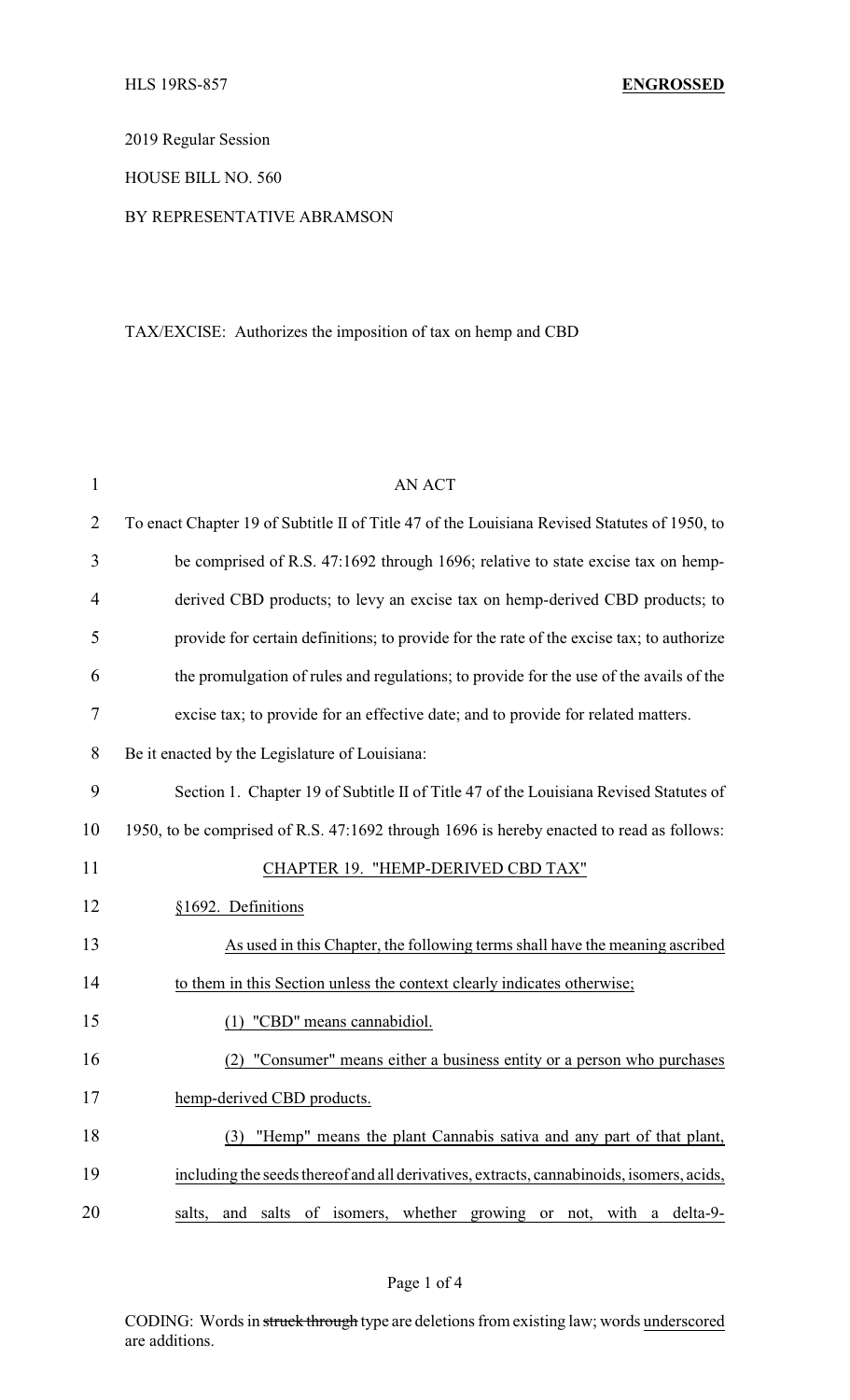| $\mathbf{1}$   | tetrahydrocannabinol concentration of not more than 0.3 percent on a dry weight        |
|----------------|----------------------------------------------------------------------------------------|
| $\overline{2}$ | basis. Hemp does not include plants of the Genus Cannabis that meet the definition     |
| 3              | of "marijuana" as defined in R.S. 40:961.                                              |
| $\overline{4}$ | "Hemp-derived CBD product" means any hemp-derived product that<br>(4)                  |
| 5              | contains CBD and is intended for consumption or topical use.                           |
| 6              | "Secretary" means the secretary of the Department of Revenue or his<br>(5)             |
| 7              | duly appointed representatives.                                                        |
| 8              | "Retail sale" means the sale of hemp-derived CBD products to a<br>(6)                  |
| 9              | consumer for any purpose and shall include all transactions as the secretary, upon     |
| 10             | investigation, finds to be in lieu of sales.                                           |
| 11             | "Retailer" means an entity that sells hemp-derived CBD products to a                   |
| 12             | consumer.                                                                              |
| 13             | §1693. Imposition of tax                                                               |
| 14             | A. There is hereby levied an excise tax upon each retail sale of hemp-derived          |
| 15             | CBD products within the state of Louisiana. The tax levied in this Chapter shall be    |
| 16             | at the rate of three percent of the retail sales price of hemp-derived CBD products.   |
| 17             | The excise tax shall be levied in addition to state and local sales and use tax or any |
| 18             | other tax.                                                                             |
| 19             | §1694. Enforcement                                                                     |
| 20             | The secretary shall collect, supervise and enforce the collection of all taxes,        |
| 21             | penalties, interest, and other charges that may be due under the provisions of this    |
| 22             | Chapter in the same manner provided for by law under the provisions of this Subtitle.  |
| 23             | The secretary shall administer legislative mandates contained in this Subtitle. To     |
| 24             | that end the secretary is vested with all of the power and authority conferred by this |
| 25             | Subtitle, except as conferred upon other officials.                                    |
| 26             | §1695. Rules and regulations                                                           |
| 27             | The department may promulgate rules and regulations in accordance with the             |
| 28             | Administrative Procedure Act as are necessary to implement the provisions of this      |
| 29             | Chapter including, enforcement of the assessment and collection of all taxes, interest |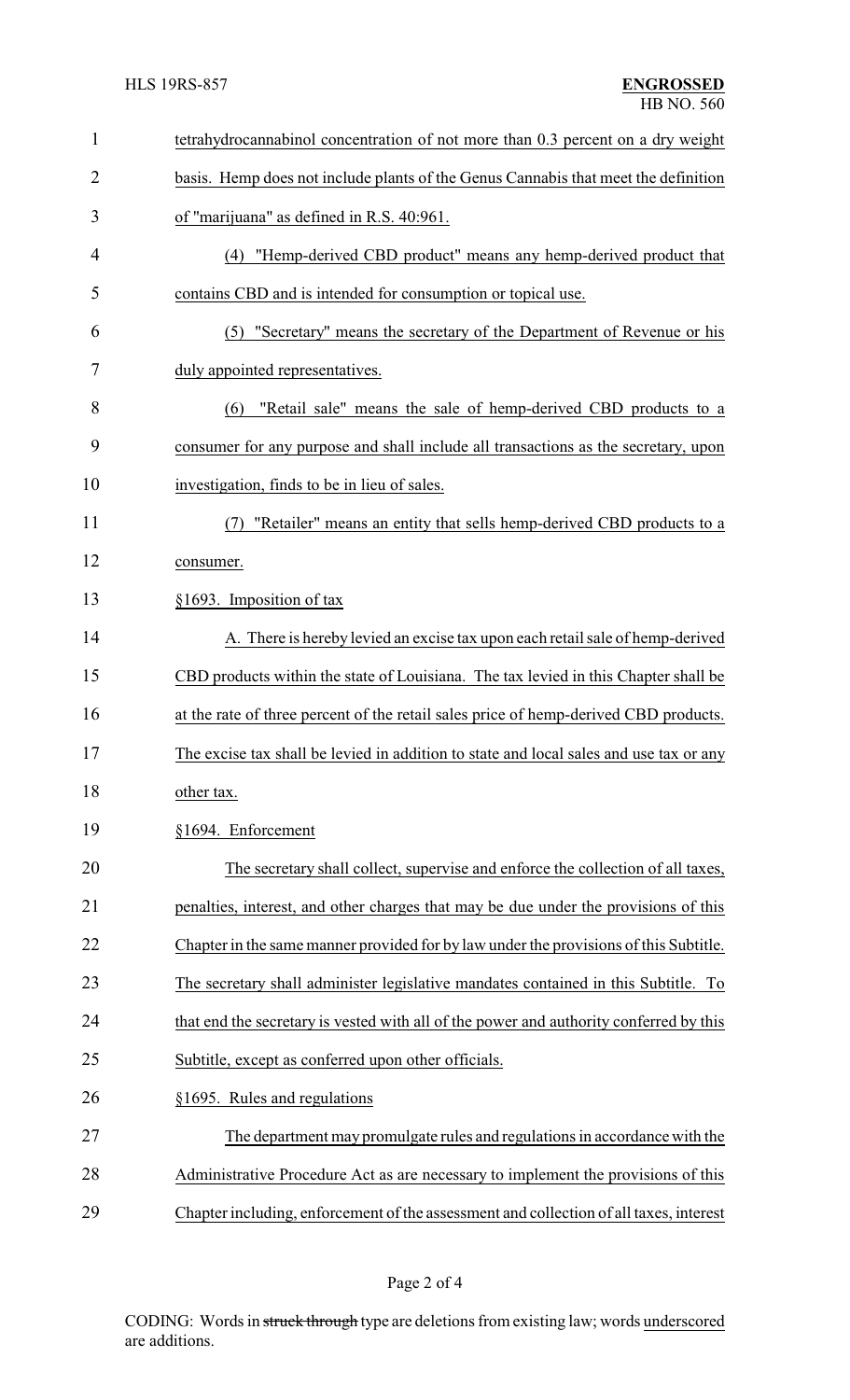| $\mathbf{1}$   | and penalties that may be due under the provisions of this Chapter, use of tax stamps,    |
|----------------|-------------------------------------------------------------------------------------------|
| $\overline{2}$ | investigations and hearings, adoption of a uniform system of providing taxpayer           |
| 3              | reporting requirements, the destruction of goods, and issuing refunds for any reason      |
| 4              | to a taxpayer.                                                                            |
| 5              | §1696. Disposition of collections                                                         |
| 6              | After satisfaction of the requirements of the Bond Security and Redemption                |
| 7              | Fund as required under Article VII, Section 9(B) of the Louisiana Constitution, the       |
| 8              | state treasurer shall deposit in and credit to the Early Childhood Education Fund the     |
| 9              | revenues collected as provided in this Chapter.                                           |
| 10             | Section 2. This Act shall take effect and become operative if and when the Act            |
| 11             | which originated as House Bill No. 138 of this 2019 Regular Session of the Legislature is |
| 12             | enacted and becomes effective and shall be applicable for all tax periods beginning on or |
| 13             | after January 1, 2020.                                                                    |

## DIGEST

The digest printed below was prepared by House Legislative Services. It constitutes no part of the legislative instrument. The keyword, one-liner, abstract, and digest do not constitute part of the law or proof or indicia of legislative intent. [R.S. 1:13(B) and 24:177(E)]

| HB 560 Engrossed | 2019 Regular Session | Abramson |
|------------------|----------------------|----------|
|                  |                      |          |

**Abstract:** Authorizes the levy of an excise tax at the rate of 3% on the retail sale of hempderived CBD products.

Present law imposes state sales and use taxes on the sale, use, lease, or rental of tangible personal property.

Proposed law retains present law and levies an excise tax on the sale of hemp-derived CBD products by a retailer to a consumer at the rate of 3% based on the retail sales price of these products, in addition to other taxes, including state and local sales and use taxes.

Proposed law defines "CBD" as cannabidiol.

Proposed law defines "hemp" as any part of the plant Cannabis sativa, including the seeds and all derivatives, with a delta-9-tetrahydrocannabinol concentration of not more than 0.3% on a dry weight basis. Hemp does not include plants that meet the definition of marijuana.

Proposed law further defines a "Hemp-derived CBD product" as any hemp-derived product that contains CBD and is intended for consumption or topical use.

Proposed law authorizes the Dept. of Revenue to collect, supervise, and enforce the collection of taxes, penalties, and interest related to the excise tax. Further authorizes the Dept. of Revenue to promulgate rules and regulations to implement the provisions of proposed law.

## Page 3 of 4

CODING: Words in struck through type are deletions from existing law; words underscored are additions.